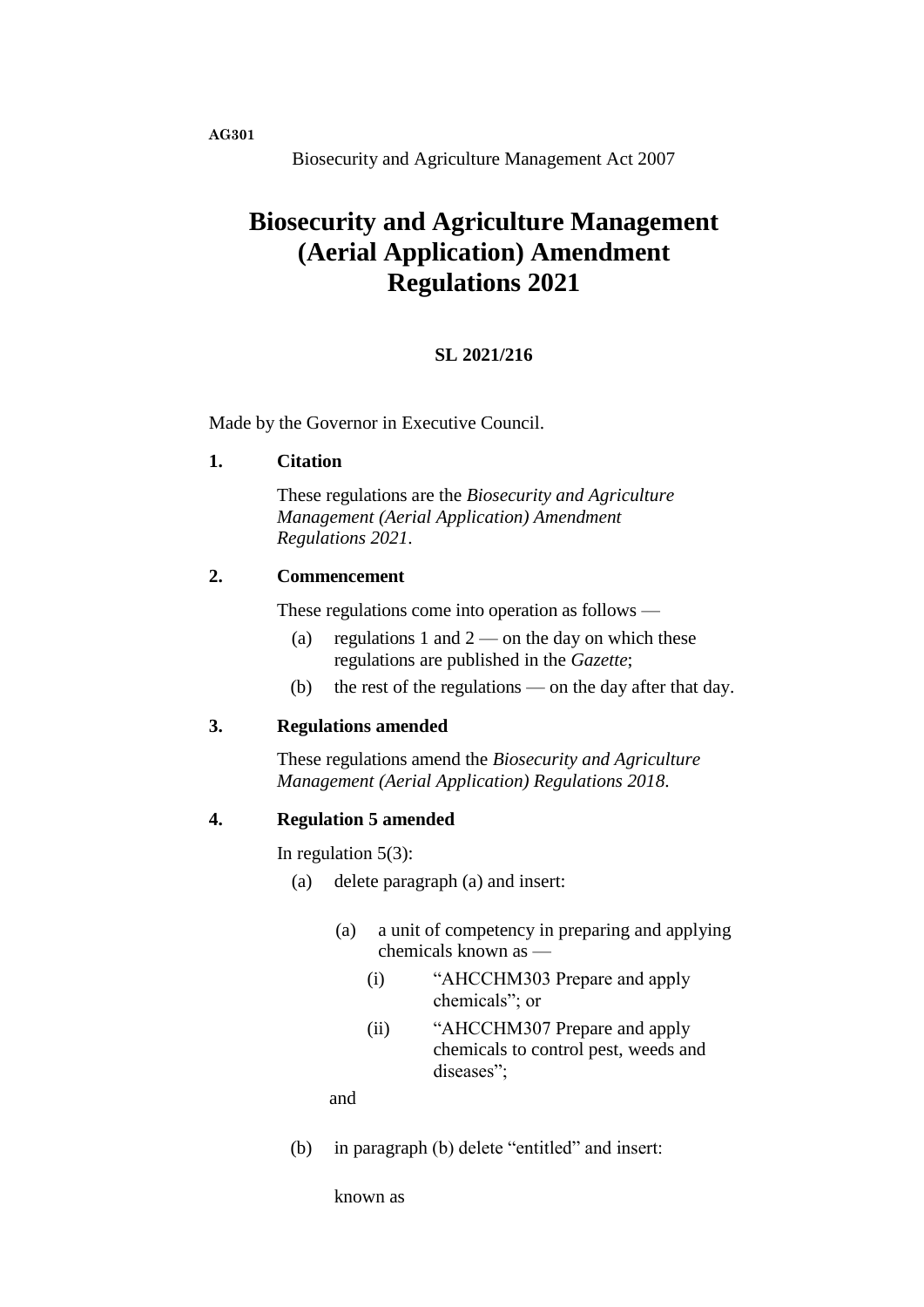Note: The heading to amended regulation 5 is to read:

**Qualifications or authorisations to apply controlled chemical product (Act s. 56(1))**

# **5. Regulation 7 amended**

- (1) Delete regulation 7(1) and insert:
	- (1) If a controlled chemical product is applied from an aircraft, the person responsible for applying the product from the aircraft must —
		- (a) ensure that a record containing the information set out in subregulation (2) is made no later than 48 hours after the product was applied on the land; and
		- (b) keep the record until the end of the period of 3 years beginning on the day on which the product was applied on the land.

Penalty for this subregulation: a fine of \$20 000.

- (2) In regulation 7(2):
	- (a) delete "the prescribed records are records of the following made within 48 hours of the controlled chemical product being applied on the land —" and insert:

the information is as follows —

(b) in paragraph (a) delete "product" and insert:

controlled chemical product

- (c) delete paragraph (e) and insert:
	- (e) the exact location of the land on which the product was applied, described in sufficient detail to enable that location to be readily identified;
- (3) In regulation 7(3):
	- (a) delete "a"  $(1<sup>st</sup>$  occurrence) and insert:

the